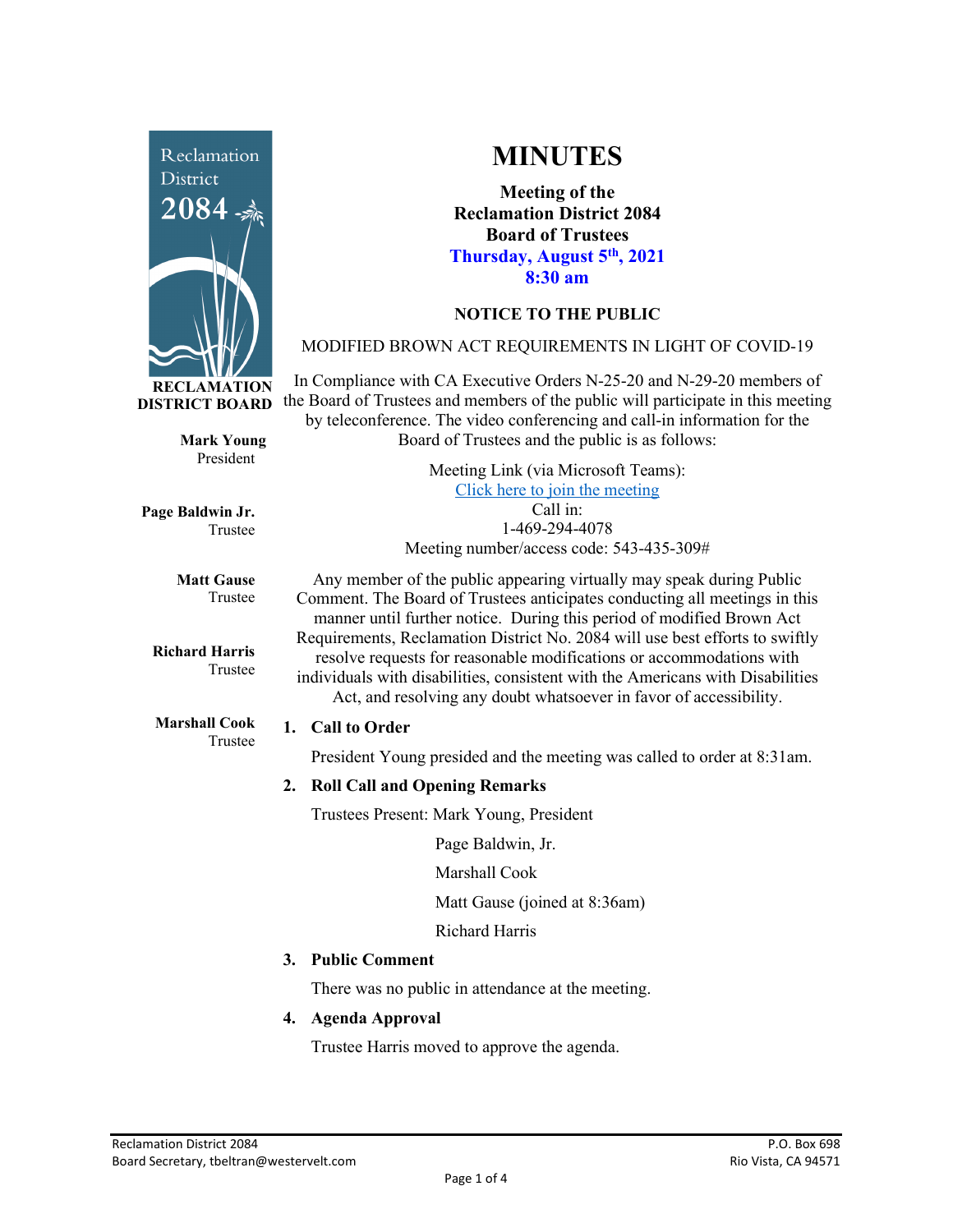Trustee Baldwin seconded and it passed by unanimous vote of Trustees present.

AYES: Young, Baldwin, Cook, Harris

NOES: (None)

ABSTAIN: (None)

RECUSE: (None)

- **5. Consent Items** (Action Item)
	- a. Approval of Meeting Minutes
		- 1. July 1st, 2021

Enclosure 1: Agenda Item 5.a - Meeting Minutes

b. Consider authorizing the President to fulfill LEJPA's request for the disbursement of \$250,000 of funding per amended funding agreement.

Enclosure 2: Agenda Item 5.b – LEJPA Request for Funding

Trustee Harris moved to approve consent items.

Trustee Cook seconded and it passed by unanimous vote of trustees present.

AYES: Young, Baldwin, Cook, Harris

NOES: (None)

ABSTAIN: (None)

RECUSE: (None)

- **6. Board Items** (Action item unless otherwise noted)
	- a. Email address update (Informational Only)

Secretary Beltran shared that the District email address is still down. She and President Young are continuing to work through the issue. In the meantime, any inquiries that typically would go to the District email address can be sent to tbeltran@westervelt.com

- **7. Operations and Maintenance Update** (Informational/Action Item)
	- a. Update from MBK Engineers

Enclosure 3: Agenda Item 7.a – August 2021 Engineer's Report

Engineer Moncrief provided a draft of the Subventions Submission. The maximum amount the District is eligible to receive is \$79,911. He reminded the District to track landowner and farmer expenses for the FY21/22 Subventions claim. Trustee Baldwin asked whether the Carpenter Slough levee qualifies for the program. Engineer Moncrief is going to look into it.

b. Ongoing Maintenance Items

Engineer Moncrief said it is a good time to do vegetation control per the routine maintenance agreement, and that will continue through February. The District does still have some low spots and Engineer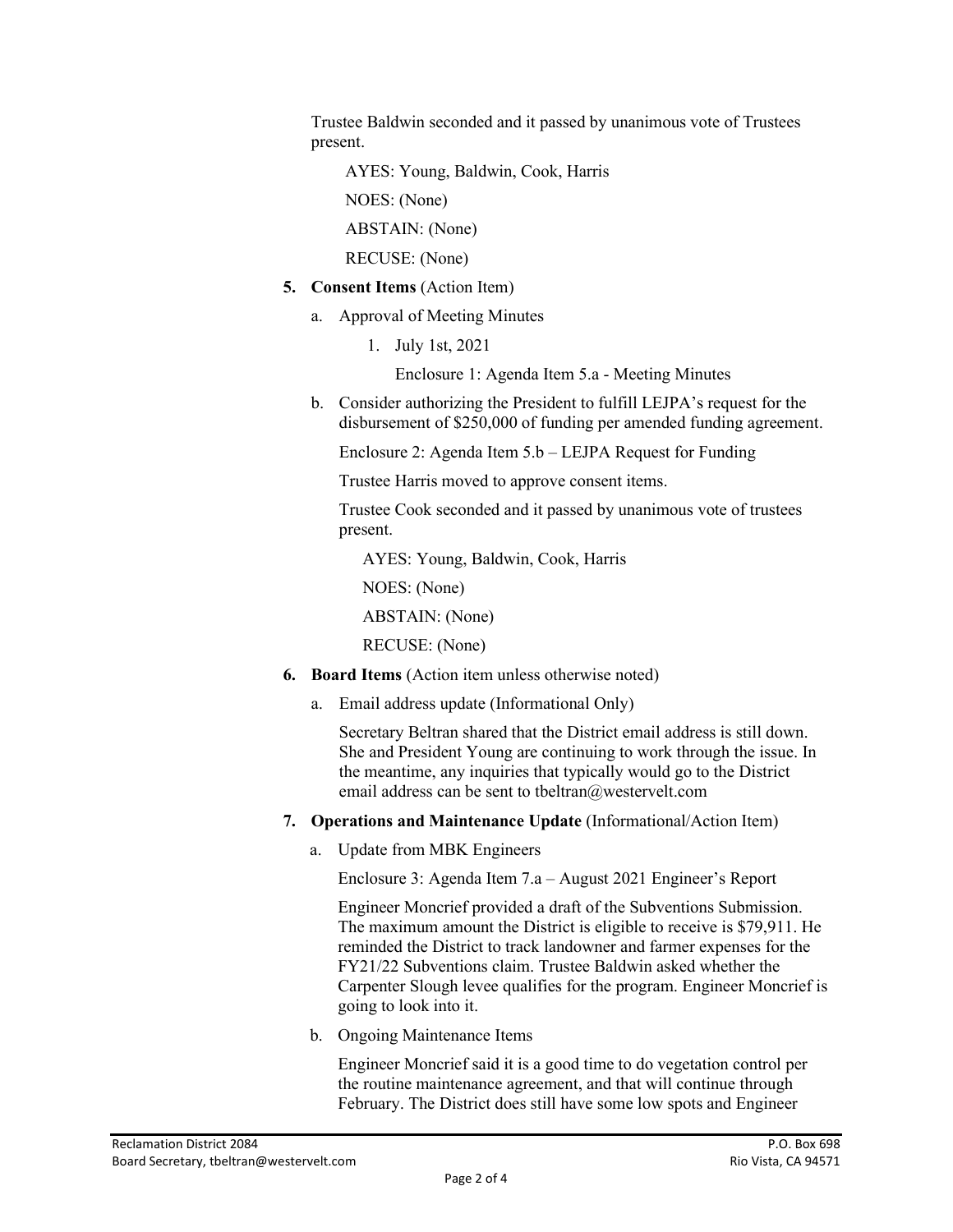Moncrief suggested it is worthwhile to continue repairs on the northern end until more of the levee meets the authorized restricted height. He also suggested that now into autumn (August through October) is an ideal timeframe for bidding and executing these repairs.

The Board directed Engineer Moncrief to return with bids for additional berm work at the September meeting.

c. Five Year Plan Discussion

Enclosure 4: Agenda Item 7.c – DRAFT Five Year Plan

The Five Year Plan allows the District to request funds from the Delta Levees Program. This draft of the Plan hits four key points: 1) What maintenance activities do the District plan to conduct through the subventions program; 2) What long-term multi-benefit project planning and development activities is the District supporting; 3) What responsibility will the District have for O&M after the Little Egbert Multi-Benefit Project is implemented, and; 4) Describing how the District functions as part of the regional system.

The Board plans to approve a final draft in October to allow DWR to make comments before adoption of a final plan prior to the December 2021 deadline.

- **8. Financial Management** (Informational/Action Item)
	- a. Invoicing

Enclosure 5: Agenda Item 8.a – July Financial Manager's Report

Financial Manager Brown provided an overview of the District finances as we enter Fiscal Year 2021/2022.

b. Fiscal Year 2020/2021 Review

Enclosure 6: Agenda Item 8.b – FY 2020/21 Financial Summary

Financial Manager Brown said he will be meeting with the Auditor during the week of August  $13<sup>th</sup>$ . The draft Audit should we ready for the Board to review at the October meeting.

c. Fiscal Year 2020/2021 Subventions Billing

Enclosure 7: Agenda Item 8.c – DRAFT Subventions Claim

Financial Manager Brown said this document provides the link between the accounting and the claim Engineer Moncrief presented in the Engineer's Report.

**9. Little Egbert Project Update** (Informational Only)

Manager Nagy said it has been a quiet month for the Little Egbert Project. The JPA is coordinating with the City of Rio Vista on a request for funding to be sent to Solano County. The City Council had the request on the agenda at the last Council meeting and it passed. The request is flexible in the amount of funding requested so that the County can assign funding at their discretion. In addition, Supervisor Mashburn of Solano County is scheduled to visit the site on September 15<sup>th</sup>.